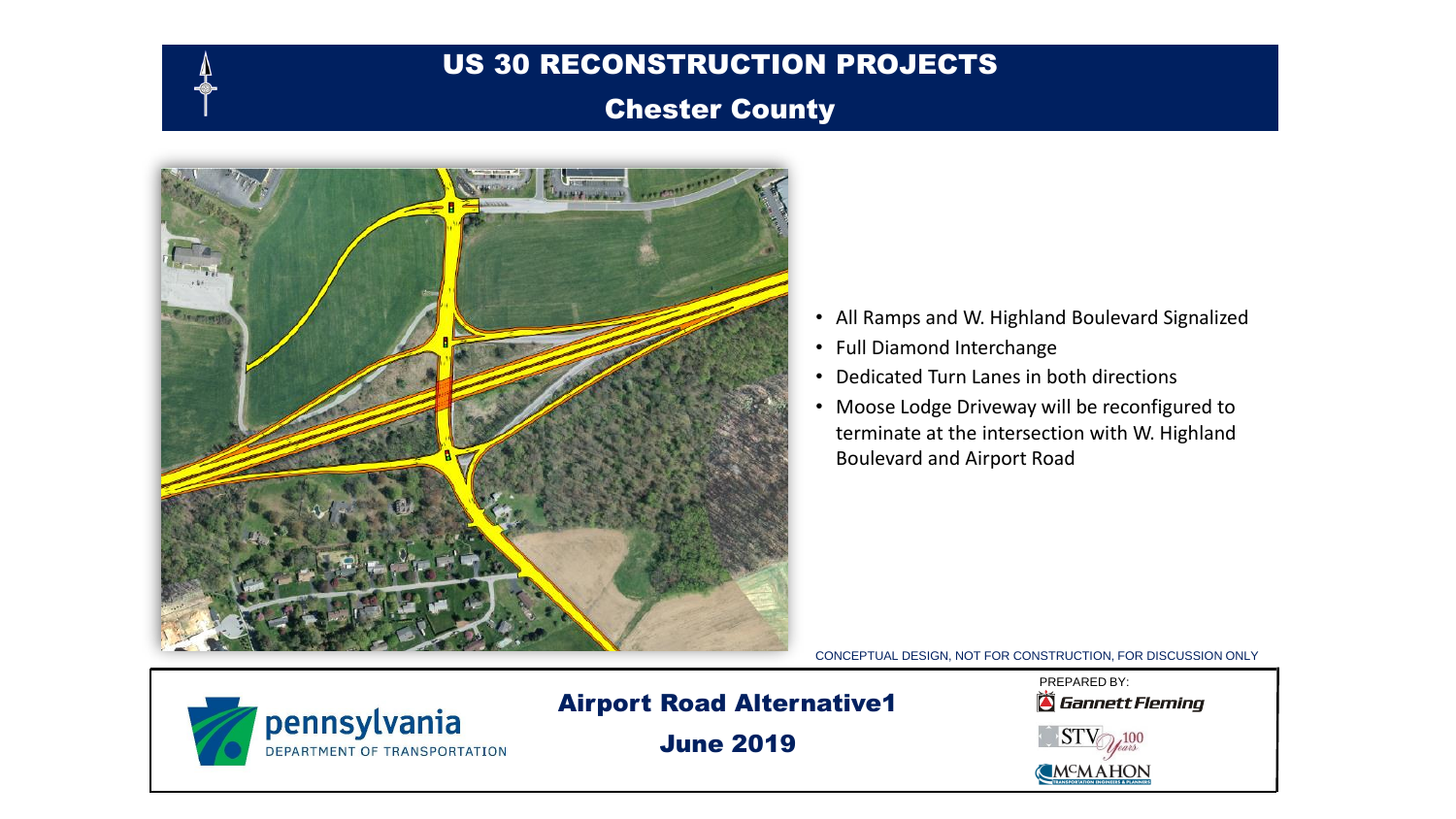#### Chester County



- Dedicated Turn lanes in Both Directions on Airport Road
- Eastbound Ramps and W. Highland Boulevard Signalized
- Westbound 2 Off Ramps
	- To Northbound Traffic Stop Controlled
	- To Southbound Traffic Partial Cloverleaf, Single Loop, Yield Controlled
- Moose Lodge Driveway will be reconfigured to terminate at the intersection with W. Highland Boulevard and Airport Road

CONCEPTUAL DESIGN, NOT FOR CONSTRUCTION, FOR DISCUSSION ONLY



# Airport Road Alternative 2

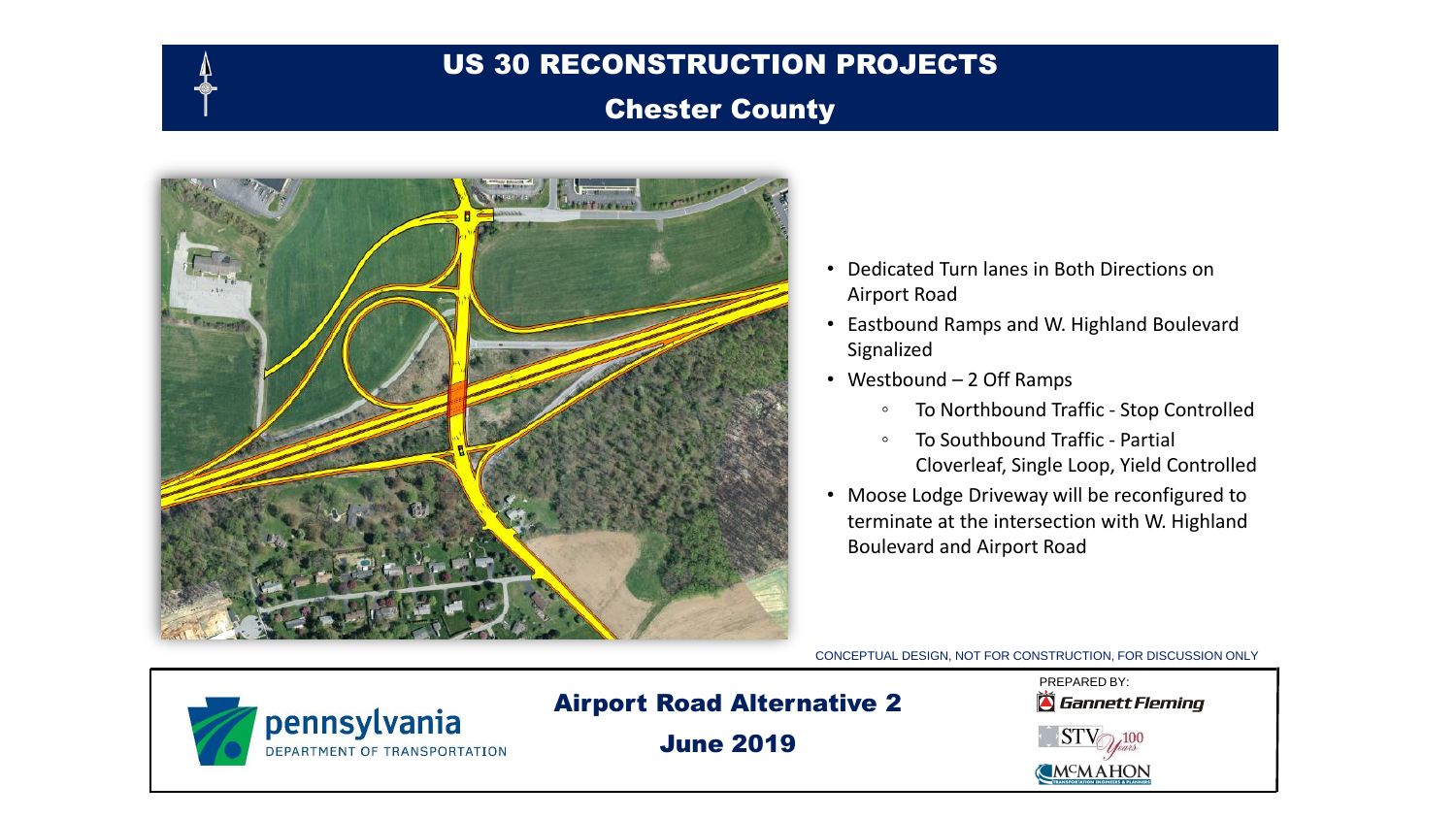#### Chester County



- Free flow movement for:
	- Eastbound onramp traffic traveling northbound
	- Eastbound offramp traffic traveling southbound
	- Westbound onramp traffic traveling southbound
	- Westbound offramp traffic traveling northbound
- Single traffic light for SR 30/Airport Road interchange
- Reduced conflict points
- Moose Lodge Driveway will be reconfigured to terminate at the intersection with W. Highland Boulevard and Airport Road

CONCEPTUAL DESIGN, NOT FOR CONSTRUCTION, FOR DISCUSSION ONLY



# Airport Road Alternative 3